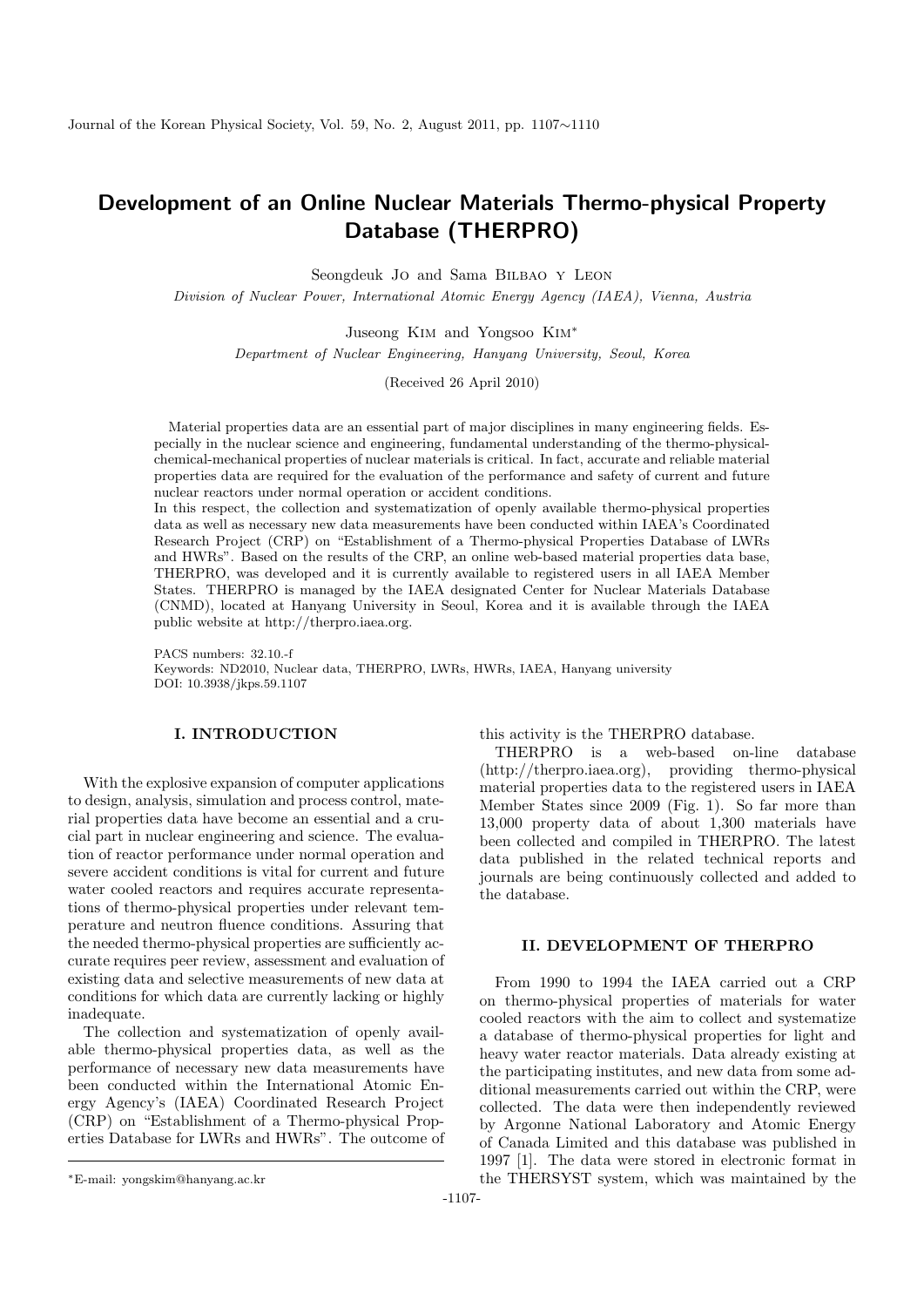

Fig. 1. (Color online) THERPRO database home page.

Institute for Nuclear Technology and Energy Systems, University of Stuttgart in Germany.

Since the results of the work in Ref. 1 showed a large "spread" in some openly available thermo-physical properties data in use at that time, it was decided to establish a new IAEA CRP to critically assess and peer review selected property data and correlations, to extend the database to include properties at severe accident conditions, and to recommend the most appropriate data, if warranted. In particular, this new CRP took critical steps to establish recommended "most appropriate" data with known uncertainties, including peer review of the data, review of the measurement techniques, but also selected new measurements to be performed that were beyond the scope of Ref. 1.

Nine institutes from 7 countries participated in this CRP: Atomic Energy of Canada Ltd (Canada); the Nuclear Power Institute of China (China); the University of West Bohemia (Czech Republic); the Institute of Physics and Power Engineering, and the Institute of High Densities of the Russian Academy of Sciences (Russian Federation); the Bhabha Atomic Research Centre (India); Commissariat à l'Énergie Atomique, Grenoble (France); and Hanyang University and Seoul National University (Rep. Of Korea). Significant contributions were also made by the Argonne National Laboratory (USA).

The objective of this second CRP, which is documented in Ref. 2, was to establish an internationally available, peer reviewed database of properties at normal and severe accident conditions on the Internet. To accomplish that goal, new measurements of thermophysical properties of Zirconium liquid, Hf, Zr-2.5% Nb and  $UO_2-Gd_2O_3$  were completed. In addition, the CRP carried out the assessment of thermo-physical properties of materials including Zircaloy, Zr-2.5% Nb, Zr-1% Nb, Zr liquid, ThO<sub>2</sub>-UO<sub>2</sub>, ThO<sub>2</sub>, UO<sub>2</sub>-Gd<sub>2</sub>O<sub>3</sub>, UO<sub>2</sub>, Russian steels, Hafnium, Corium and Inconel.

Along with the review, assessment and new measurement works, a feasibility study on the conversion of the THERSYST database into a web-based online database was proposed during the 2nd CRP. Given the positive results of this study, the old database was completely redesigned and reconstructed using a powerful relational DBMS (Database Management System) using contemporary information technologies (O/S: Linux, DB: MySQL).

In the reconstruction of the database, the category scheme of THERSYST was preserved while all modular groups of materials were merged into one. For the input entry, the original format of the data set was kept as a standard and all the relevant information was converted into this standardized form to avoid input difficulties and to keep the consistency. New web-based database took the GUI (Graphic User Interface) approach, and thus all descriptors were laid out in the form of buttons in the pop-up windows, which make data selection, manipulation, and representation very user friendly.

This whole task was carried out by Nuclear Materials Laboratory at Hanyang University in Seoul, Korea, with the financial support of the Ministry of Science and Technology of the Korean government (MOST, Now MEST; Ministry of Education, Science and Technology). During the 3rd Research Coordination Meeting (RCM) for this CRP, held in Vienna in 2003, the new name THERPRO was given to this new web-based database.

#### III. SYNOPSIS OF THERPRO

### 1. Overall Structure of the Database

THERPRO has a hierarchical structure consisting of several levels: home page, element, compound, property, author, report, and bibliography level. All data sets in each level are interconnected using a network structure and thus every data can be easily retrieved, including the bibliographical information, by an appropriate query action. The internal structure is shown in Fig. 2.

In fact, the THERPRO home page is the top level with the periodic table, which provides easy access to the desired data and supplementary features for a convenient data retrieval.

Element level is the actual first level in the search of the target properties of target materials. When users choose the symbol of the major element of the compound in the periodic table, they will be led to the element level in which they see the list of compounds including the element along with the general properties of the element. When users make a selection of the target compound in the list, THERPRO will guide them to the compound level and there they will find the list of thermo-physical properties of the compound whose data have been collected and stored in the database.

The property level belongs to the database platform in which all the collected data are sorted, classified, and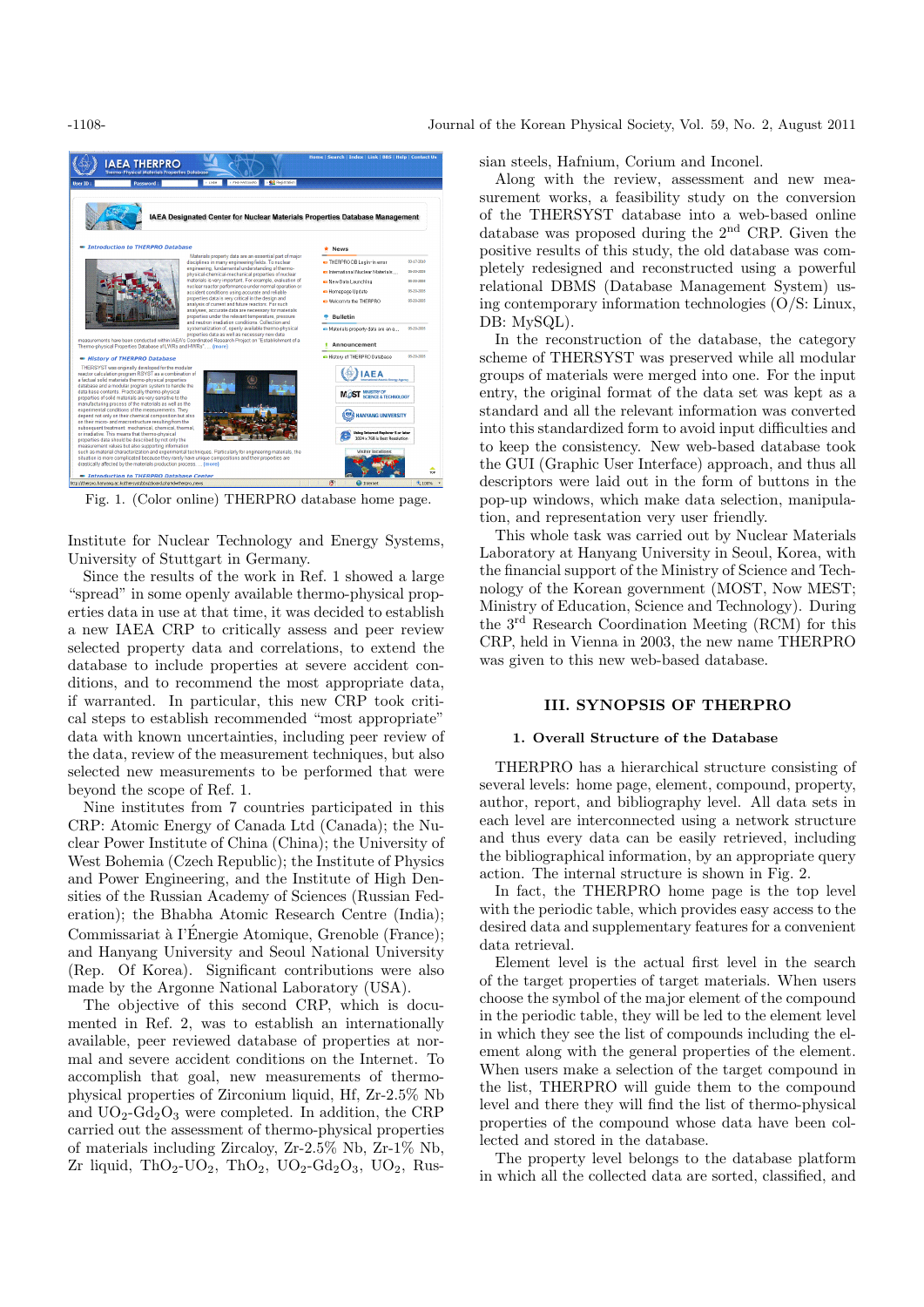Development of an Online Nuclear Materials Thermo-physical Property Database (THERPRO) – Seongdeuk Jo et al. -1109-



Fig. 2. (Color online) Overall structure of THERPRO database.

stored. All of the properties data and information in this platform are linked to the corresponding compounds in the compound level.

The next three levels, author, report, and bibliography level, constitute the substrate of the database and thus they are constructed in the common layer. When users reach the property level or the substrate, they have to select the author from the authors list as well as the appropriate author's report from the document list. Users can choose multiple authors and multiple reports. Once they select the report and request to plot, they will have the selected property data in graphic form.

The bibliography level is the lowest level in the database structure and accessible only to authorized users. They will see the information including the numeric property data by selecting the report ID number in the screen menu. Since this information has been saved in a text file users can copy and paste it in their own documents.

#### 2. Structure of Standard Data Set

A standard data set has been developed for THER-PRO in order to keep the consistency of the collected information and to ease the comparison and the interpretation of the data. The data set consists of five classes: material characterization, data characterization, measurement technique, bibliography, and numerical data (Fig. 3). With this standard category scheme all of the data sets are sorted according to the material's name and/or the chemical formula and then hierarchically ordered in the corresponding level of the database, except the bibliography level. Upon request with appropriate query actions, therefore, any graphic or numeric property data can be reversely extracted from the stored data set in the database. Authorized users can trace back to the information on how the data were generated and with what measurement technique.



Fig. 3. (Color online) An example of the standard data set.



Fig. 4. (Color online) Data retrieval schemes of THER-PRO database.

#### 3. Data Retrieval Scheme

THERPRO provides three data retrieving schemes: basic search, index search, and power search. The basic search is the first-step searching method but the other two methods provide a more convenient and powerful data retrieval. Figure 4 shows the sequential flows of the searching ways in the structural diagram.

Once users visit the THERPRO site, they are able to begin the basic search since the periodic table in the home page is actually the entry gate for this search.

Users can also try the index search by selecting the 'index' menu in the right upper part of the home page. All the materials collected in THERPRO have been in